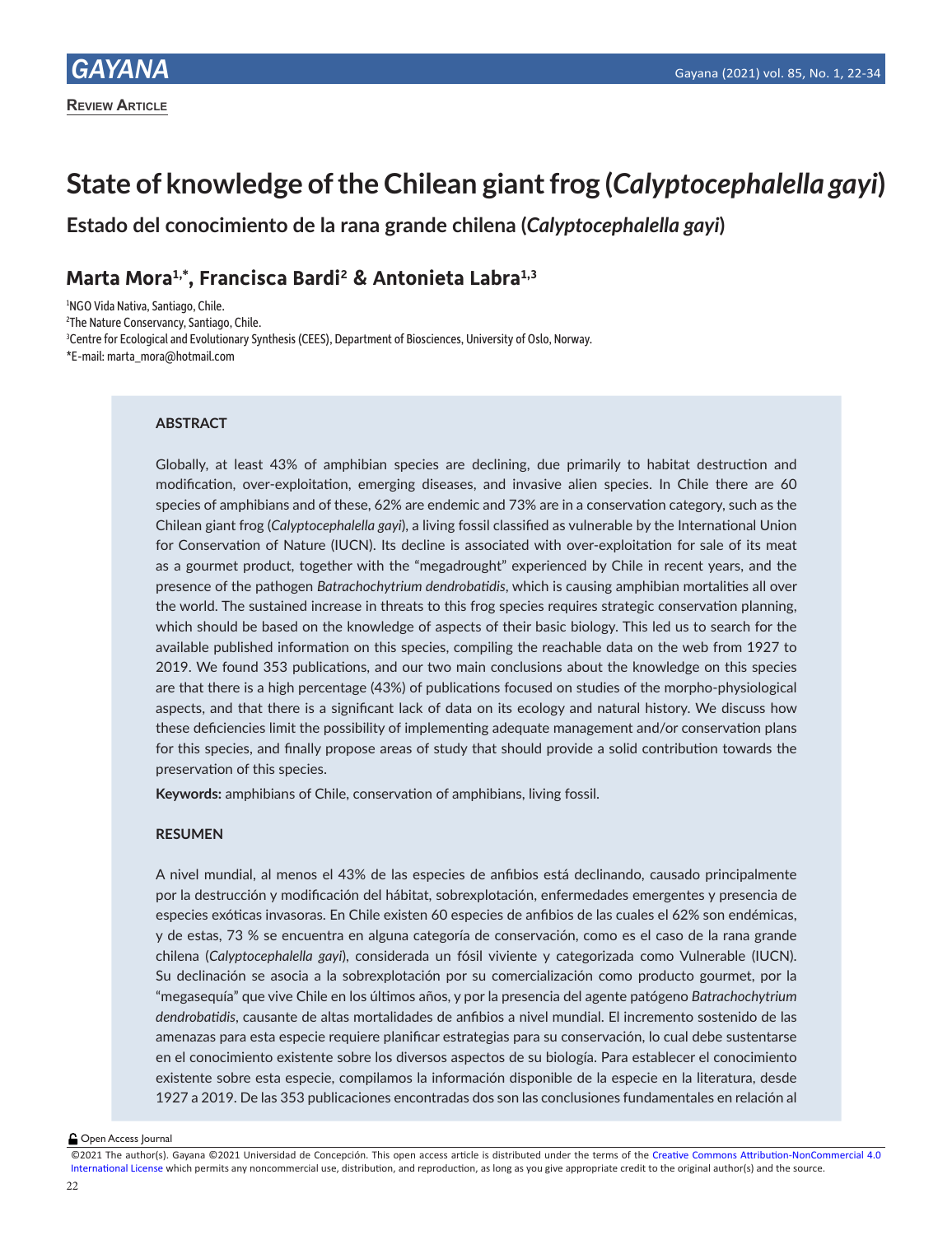conocimiento de la especie: existe un alto porcentaje (43%) de publicaciones centradas en estudios sobre la morfo-fisiología, y existe una gran falta de antecedentes de su ecología e historia natural. Discutimos cómo estas carencias limitan la posibilidad de implementar adecuados planes de manejo y/o conservación de la especie, proponiendo líneas de trabajo que permitan remediar este problema, y por lo tanto se pueda a futuro contribuir a la preservación de esta especie.

**Palabras clave:** anfibios de Chile, conservación de anfibios, fósil viviente.

# **INTRODUCTION**

In the last 40 years, a significant decline of the vertebrates in general has been detected all over the world (WWF 2014), although Amphibia is the most negatively affected taxon (IUCN 2020). The main causes of this global decline are destruction and modification of habitats, pollution, introduction of exotic and invasive species, and emerging infectious diseases (Molina & Péfaur 2010, Heatwole 2011, Bishop *et al.* 2012). The situation in Chile, unfortunately, follows these same trends (Díaz-Páez & Ortiz 2003, Correa *et al.* 2016, Lobos *et al.* 2013). Currently, Chile has 60 native species of amphibians, of which 37 (62%) are endemic and 44 (73%) are in a conservation category (Correa 2019).

The conservation problems of the Chilean batrachofauna have motivated the development of conservation action plans, which to date have focused on six species, as follows: 1- *Rhinoderma darwinii* and *R. rufum*, in the "Bi-national Conservation Strategy for Darwin's Frogs", between Chile and Argentina that ends in 2028. 2- Miguel's Ground Frog (*Eupsophus migueli*), the Barrio's frog (*Insuetophrynus acarpicus*) and the Mocha Island Ground Frog (*Eupsophus insularis*) were included in the program "Alianza Cero Extinción" led by the Ministry of Environment, which was developed from 2016 to 2019 and involved these three species from Mehuín (Valdivia). 3- The Chilean giant frog (*Calyptocephalella gayi*) was the subject of the "Conservation Actions for the Chilean giant frog" project developed by the Ministry of Environment during the period 2015-2019.

The last-mentioned species, *Calyptocephalella gayi* (Duméril & Bibron 1841), is considered a living fossil because it has survived almost unchanged since the Upper Cretaceous period (Agnolin 2012). It was categorized as Vulnerable by the national legislation and the IUCN, and has experienced a significant decline in the last thirty years (IUCN 2019), mainly resulting from the over-exploitation for the sale of its meat as a gourmet product (Aranguiz *et al.* 2007), the megadrought affecting Chile in the last five years (González *et al.* 2018), and emerging infectious diseases (Bacigalupe *et al.* 2017).

In addition to the conservation projects developed during 2015 and 2019, it is evident that more actions are needed to improve the conservation of the Chilean giant frog. To tackle any conservation program successfully, we need to have clarity about the state of knowledge on this species. Consequently, our aim is to systematize all the available information on this species. A clear idea of the state of knowledge on the Chilean giant frog will allow us to determine any progress made in the different research fields, including conservation biology. Finally, we established what we considered the most relevant biological and ecological aspects of the species, to understand what we need to study about this species and what further research and actions are necessary to promote its protection.

## **MATERIALS AND METHODS**

We conducted a search of the available data on the Chilean giant frog in the science website Clarivate Analytics (https:// webofknowledge.com/); the SciELO online scientific bookstore (https://www.scielo.cl/); PubMed (https://www.ncbi.nlm. nih.gov/pubmed/); and Google Scholar (https://scholar. google.com/), during October 2019. We used the following keywords: Chilean frog, Chilean giant frog, helmeted water toad, Amphibians of Chile, Amphibians of the central zone, Herpetofauna of Chile, *Calyptocephalella*, *Calyptocephalella gayi* and *Caudiverbera*. Since the species has received different names (Muzzopappa 2020), we also included names such as *Calyptocephalella caudiverbera* or *Caudiverbera*  in the search. Non-technical words were also searched in their Spanish translation. This compilation included ISI and non-ISI publications (e.g., Boletín Chileno de Herpetología, Biodiversity and Natural History, Check List), unpublished studies (e.g., technical reports, theses), books and book chapters. Scientific meeting abstracts were not included. We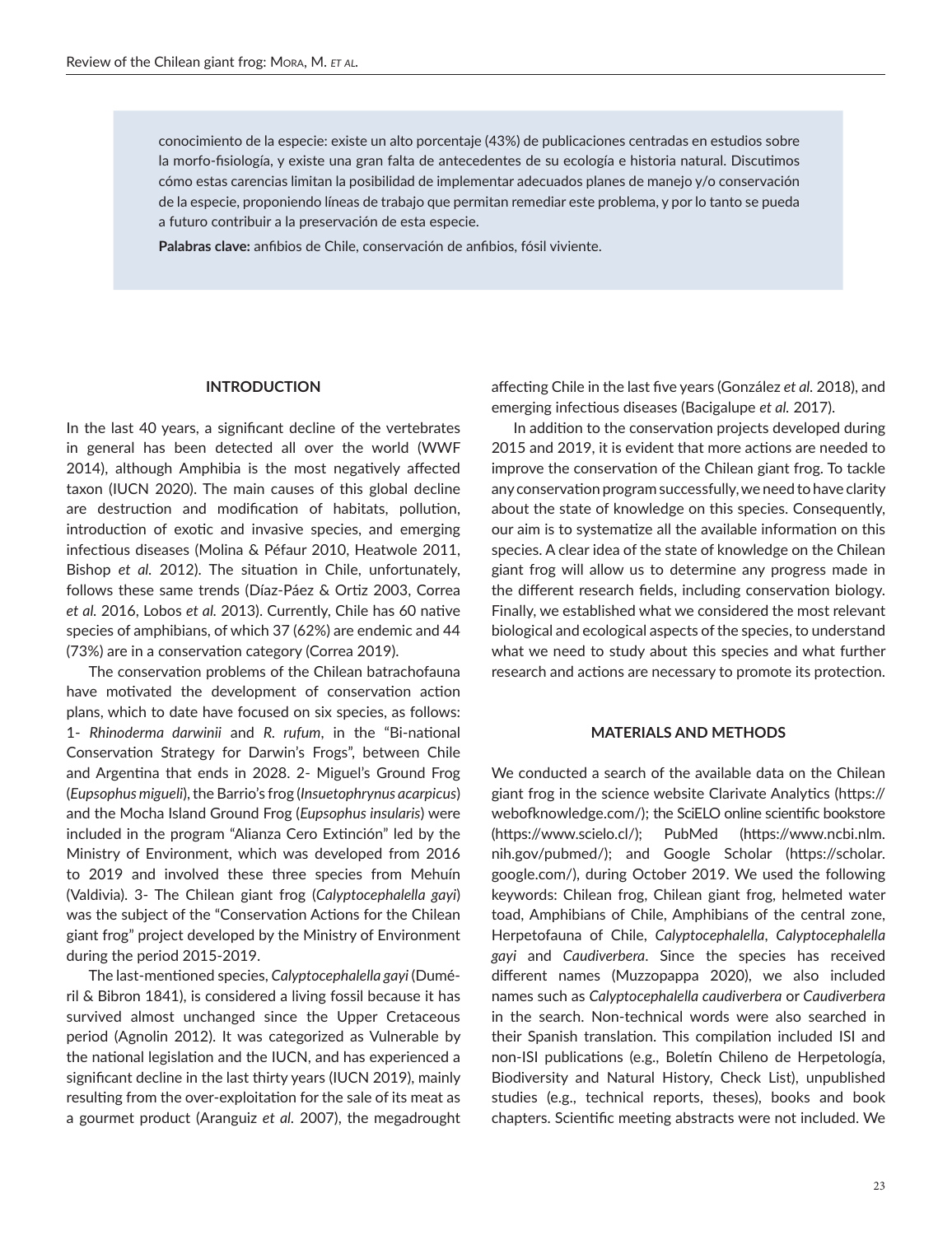also consulted the references provided in the publications we found, in case we missed any literature.

We organized the recovered publications in a database that included the following data for each publication: title, authors, year of publication and topic. We grouped the publications in eight topics: morpho-physiology, systematics/ taxonomy, ecology, diseases, anthropology/archeology, and general information on the species (including just a report of its presence), behavior and human use. This allowed us to understand how the Chilean giant frog has been studied, and how these different lines of study have evolved.

Finally, we made a map with the distribution of the Chilean giant frog using data on locations provided by collaborators (nature observers and fauna specialist), articles and from the web.

#### **RESULTS**

We found 353 available contributions published on the web from 1927 to 2019, which include mainly documents written in English and Spanish. This database can be obtained at www. vidanativa.net. There is a continuous increase in the number of publications during this period, which is more pronounced after the 90's (Fig. 1). There is a significant bias in the effort allocated in the different topics. In fact, close to 50% of the publications involve morpho-physiological studies of the species followed by reports of its presence (Fig. 2). However, as shown in Fig. 1, morpho-physiological studies took a sharp decline after the 90's, associated with the establishment and publication of the hunting law by the Agriculture and Livestock Service (SAG 2015).

Below, we summarize the main findings on the different topics studied on this species and, in some cases, we comment on aspects that we identify as important to consider for future studies.

#### **Morpho-physiology**

An important part of the publications found in this review cover the topic of morpho-physiology (n=148; 43%), although just a small fraction of these publications (9%) actually deal with morphology. Until the 90's, this type of studies was predominant (Fig. 1), since the species was a good model for physiological studies, because of its large size. In fact, adults can reach up to 30cm of snout-vent length with a weight of 1.2 kg (Lobos *et al.* 2013). The physiological studies cover diverse subjects such as the role of the mesotocin hormone in the diuretic response (Galli-Gallardo *et al.* 1979), cardiac regulation (Guerrero & Novakovic 1980), skeletal muscle activity (Cifuentes *et al.* 2000) and cell metabolism (Preller *et* 

*al.* 2007). Another subject that received significant attention was the activity of the ion channels of the olfactory epithelium (e.g., Morales *et al*. 1994, Bacigalupo *et al*. 1997). Although important progress was reached when studying the activity of these channels, this did not provide much input on aspects that could shed some light upon ecological factors that could modulate the life of this species. For this purpose, it would be useful to determine which types of food "odors" are more likely to activate these receptors, which could indicate potential food preferences, exploring for example odorants from insects and vertebrates that are part of the species diet. There was, however, one study that showed that floral and fruity odorants and putrid odors activated the K<sup>+</sup> current (Sanhueza *et al.* 2000). Nevertheless, it is unclear what the consequences of these observations could be in relation to habitat or food preferences. Therefore, it may be relevant to test if individuals would select or reject natural environments with certain fruit or putrid odorants.



**Figure 1.** Chilean giant frog studies carried out between 1927 and 2019. This figure shows the distribution of the total studies (n=353) and those of the most frequent topic, morpho-physiology (n=148), across the period in decades. A high number of the studies on this topic was published during 1970-2009, showing a significant decrease after that. We included the studies found from 1927 in the 30's decade. / Estudios la de rana grande chilena realizados entre 1927 y 2019. La figura muestra la distribución del total de estudios (n=353) y el tema más frecuente, morfofisiología (n=148), a lo largo del período estudiado en décadas. Un gran número de estos estudios fue publicado entre 1970-2009, mostrando luego una disminución significativa. En la década de los 30's se incorporaron los estudios realizados a partir del 1927.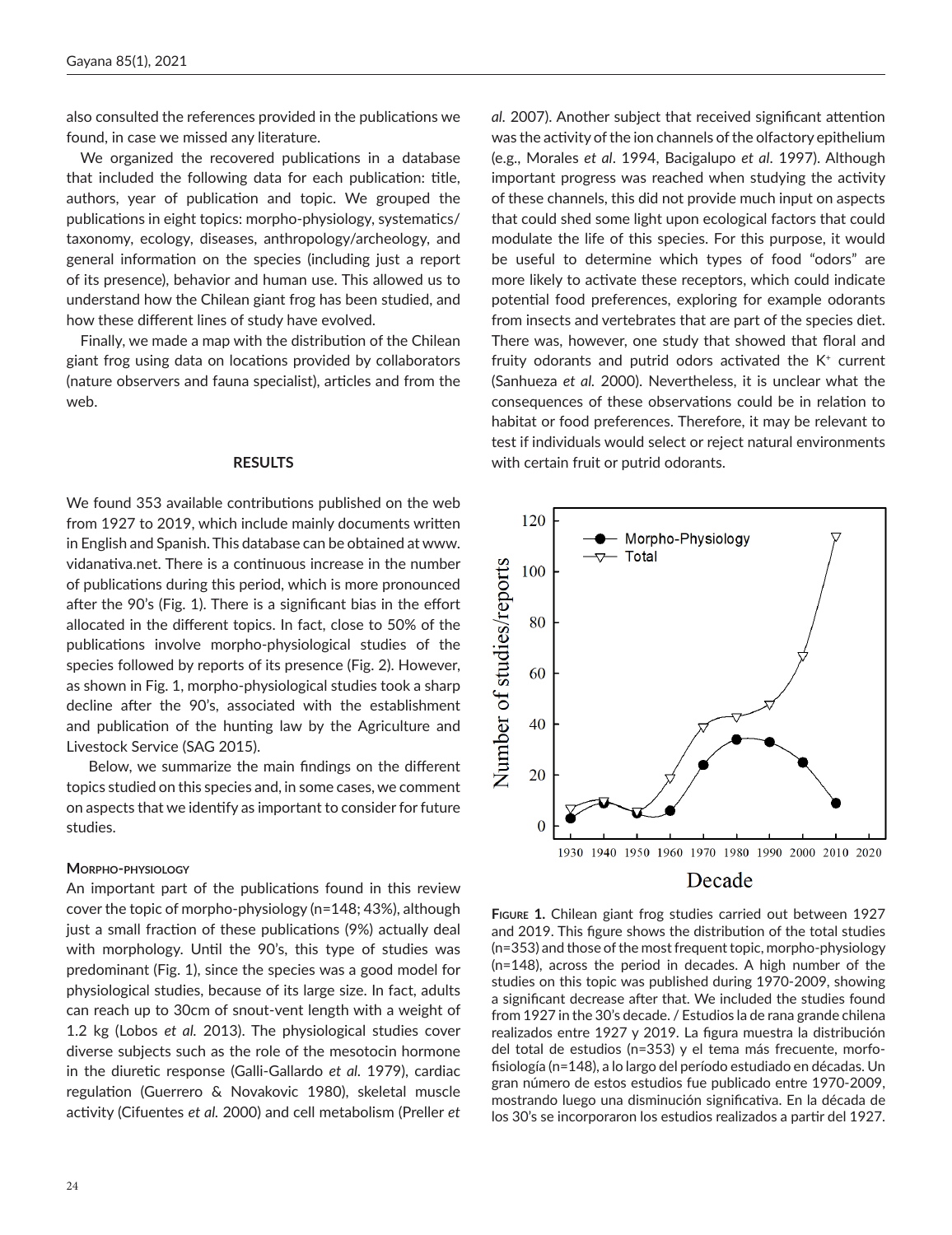This species also served as a model to study different aspects related to contamination. From these studies, we know that pentachlorophenol, a chemical used as a fungicide and/or bactericide and wood preservative, which can be found in water bodies where the species inhabits (Venegas *et al.* 1993), causes a permanent block of the axonal conduction and synaptic transmission (Montoya *et al.* 1988). Moreover, this compound also has a teratogenic effect on embryonic development (Venegas *et al.* 1993), and negative effects upon corneal activity (Norris & Quevedo 1993), which may impair the visual capacity of the animal. Another chemical tested was the herbicide Chloridazon, which determines an inhibition of the bioelectric response of the adrenergic neuroepithelial synapse (Suwalsky *et al.* 1998). In addition, it was discovered that the insecticide Chlorpyrifos Phosphorothioate negatively affects the bioelectric activity of the skin (Suwalsky *et al.* 2003). In this same line, Norris & Quevedo (1996) showed the negative effects that industrial (forestry, paper and cellulose) effluents that reached the Bio-Bío river had on



**Figure 2.** Percentage of studies on the Chilean giant frog by topic (behavior, ecology, diseases, human use, anthropology/ archeology, systematics/taxonomy, general information on the species and morpho-physiology). / Porcentaje de estudios de rana grande chilena por tema (conducta, ecología, enfermedades, uso humano, antropología/arqueología, sistemática/taxonomía, información general de la especie y morfo-fisiología).

the skin's electrical activity. Another study showed that the presence of fluoride in the water could have negative effects on the tadpole's development and swimming behavior (Hermosilla & Ortega 1989). All these studies show evidence of how chemical pollution disrupts different physiological and behavioral activities in the Chilean giant frog, which most probably negatively affects its wellbeing.

Morphological aspects have also been studied in tadpoles, including comparative analyses of keratinized labial teeth (Vera Candioti & Altig 2010) and other aspects of the tadpole's oral cavity (Altig & Johnston 1986). In relation to the reproductive system, there is currently data available on spermatogenesis (Hermosilla *et al.* 1983), morphology of the ovaries (Hermosilla *et al.* 1986) and of the Bidder organ (Wilhelm & Lazcano de Vivaldi 1958). This latter structure is located in the testis, which produces hormones, and that can develop into ovaries under certain environmental conditions. Since there is a lack of data on the population dynamic of this species, we do not know if males can in fact develop female characters and produce eggs. Therefore, it seems interesting to study the factors that can trigger the induction of ovaries in males, ideally for a conservation program with relatively few females.

## Systematics / taxonomy

Recently, Muzzopappa (2020) provided a detailed analysis of how the name of this species has changed across its history, reflecting the complexity of its taxonomy and systematics. In brief, this species was described by Duméril & Bibron (1841) as *Calyptocephalus gay*. Then, Myers (1962) argued that the exact name was *Caudiverbera caudiverbera*, but Donoso-Barros (1972) proposed the use of the name *Calyptocephallela caudiverbera* providing arguments to show why *Caudiverbera* as genus was incorrect. Finally, Myers & Stothers (2006) renamed the species as we know it today, *Calyptocephalella gayi*.

Across the history of this species, there have been many attempts to determine its classification, as well as to establish its phylogenetic relationships. Researchers have used different data, including hemoglobins (Bertini & Rathe 1962), serological information (Cei 1970), and skin peptides (Cei *et al.* 1967). Other authors have included osteology (Lynch 1971), general morphology (Díaz & Valencia 1985), and the morphology of the keratinized teeth of the tadpoles (Vera Candioti & Altig 2010). Currently, genetic tools are providing a better understanding of the phylogenetic relationships of the Chilean giant frog (Irisarri *et al.* 2012, Streicher *et al.* 2018), boosting interest in the systematics of this species, which has remained an active field of research.

Phylogenetic studies with data from extant species (Pyron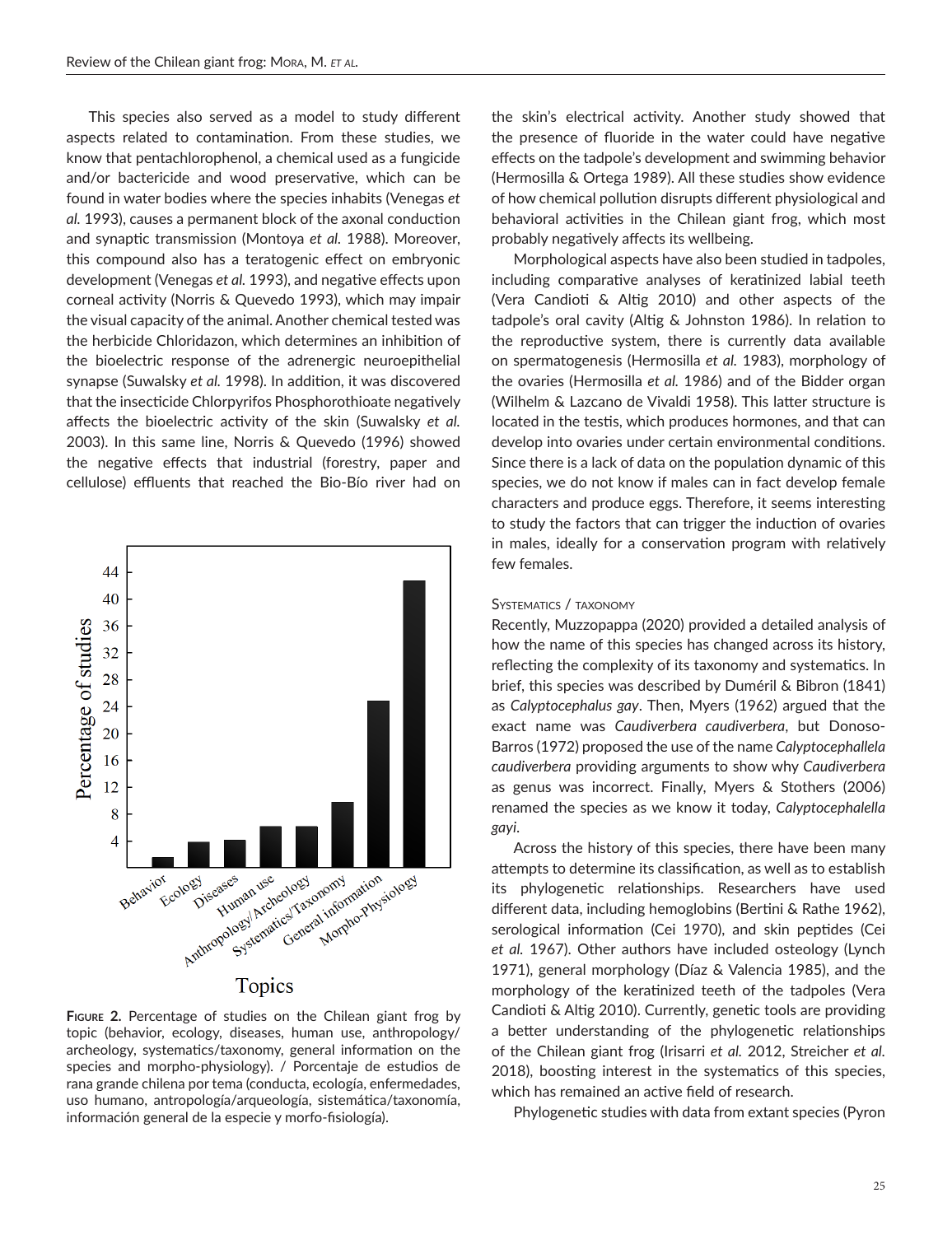& Wiens 2011, Pratihar *et al.* 2017) and fossil data (Pyron 2011), have helped to understand the evolution of *C. gayi*. However, the studies of the fossil species *Calyptocephalella canqueli* have been particularly relevant to understand the evolution of this genus (Muzzopappa & Báez 2009, Muzzopappa & Nicoli 2010), helping to clarify the reason why this species is called a living fossil. The Chilean giant frog is the only survivor in the taxon, and all sister species are only known from fossil records. In addition, *C. gayi* had remained basically unchanged since the extinction of other species in this taxon (Otero 2014).

# **Ecology**

The Chilean giant frog inhabits from sea level up to around 1200 -1286 m asl (Horta *et al.* 2018, Charrier 2019). It has aquatic habits and can be found in water bodies such as lagoons, streams, wetlands, estuaries and ponds (Rabanal & Núñez 2008). The highest population density is found between Cauquenes and Valdivia, in areas with lentic waters (Mujica 2009, for more information see "General information on the species").

Cei (1962) described this species as a voracious amphibian that feeds on fishes, insect larvae, crustaceans, birds, and small mammals. In addition, adults can exhibit intraguild predation, consuming other amphibians such as the African frog (Mora *et al.* 2016). Moreover, the largest individuals can be cannibals, and predate upon individuals of their own species (Acuña *et al.* 2014). It was also stated that individuals can survive four months without feeding, and females can lay eggs normally even if they have not eaten (Schneider 1930).

Under natural conditions, tadpoles consume detritus from animal or plant origin (Acuña *et al.* 2014). However, under laboratory settings, one survival strategy of the tadpoles is to grow at different speeds so that the co-occurrence of different metamorphic stages makes it possible for juveniles to feed on the smaller siblings (Vélez 2014).

Very little is known about the predators of this frog, and presently, it is only known that adults are consumed by the mammal huillín, *Lontra provocax* (González 2006, Franco *et al.* 2013), the bird Martín pescador, *Megaceryle torquata* (Enrique Ziehlmann pers. comm.), and that tadpoles are predated by the African frog, *Xenopus laevis* (Fibla *et al.* 2020).

From 2010, the central zone of Chile has been affected by a megadrought (González *et al.* 2018), causing collapses of the freshwater ecosystems (Alaniz *et al.* 2019). A case that illustrates the effect of the megadrought on the Chilean giant frog was a field trip in January of 2013 to the Matanza lagoon (El Yali wetland). Mizobe *et al.* (2014) found 162 carcasses and later in February of 2014 they found 86 new carcasses, embedded in a completely dry substrate, under

high temperatures. This was attributed to the abrupt change in the physical conditions of the environment occupied by the species, specifically the lack of water (Acuña *et al.* 2014).

# **Diseases**

The Chilean giant frog has been bred in captivity and it also been widely used for research purposes (Forzán *et al.* 2017), which has enabled the study of diverse parasites of this species. The first parasite to be studied was a small intestinal cestoda called *Ophiotaenia noei* (Wolffhügel, 1948). Following this, the digenic *Gorgoderina* trematode was found in the urinary bladders of a population in Valdivia (Puga 1979). Subsequently, a study carried out in a center for frog reproduction, where tadpoles and juveniles were sacrificed, allowed to detect the presence of three gastrointestinal parasites, *Balantidium* sp., *Entamoeba* sp. and *Hexamita* sp. (López *et al.* 2014). In addition, a histopathological study showed the presence of *Mycobaterium* sp. in 60 postmetamorphics that had granulomatous inflammation in the head, extremities and internal organs (Vélez & Acuña 2012).

Finally, two pathogens have been found in this species associated with emerging diseases and the presence of the African frog (*Xenopus laevis*), *Ranavirus* and *Batrachochytrium dendrobatidis* (Soto-Azat *et al.* 2016). The first is the virus of the *Ranavirus* genus, which causes massive frog mortalities around the world, provoking pathognomonic lesions such as skin ulcerations and hemorrhagic syndrome (Teacher *et al.* 2010). In Chile, the presence of *Ranavirus* was first detected in wild African frogs without symptoms of the disease, and in one bred individual of the Chilean giant frog (Soto-Azat *et al.* 2016). The second pathogen is *B. dendrobatidis* (Bd), a fungus that causes the disease called chytridiomycosis identified as responsible for high amphibian mortality around the world, with no obvious symptoms (Berger *et al.* 1998). Bd is a zoospore that infects keratinizing squamous epithelial cells (Berger *et al.* 1999) generating hyperplasia and hyperkeratosis (Voyles *et al.* 2009). Typical clinical signs are lethargy, lack of appetite, cutaneous erythema, irregular skin sloughing, abnormal posture (hind legs abducted), and loss of righting reflex (Voyles *et al.* 2009). In Chile, this pathogen has been registered in different anuran species (Correa *et al.* 2016, Soto-Azat *et al.* 2016, Bacigalupe *et al.* 2017). Bacigalupe *et al.* (2017) sampled and analyzed 24 species and found that the most infected species were *Pleurodema thaul*, *X. laevis* and *C. gayi*. The relationship established between the presence of the African frog and the presence of these two emerging diseases in native anurans is worrisome, because these are a well-known threat to the survival of amphibians (Soto-Azat *et al.* 2016), and hence, for the Chilean giant frog.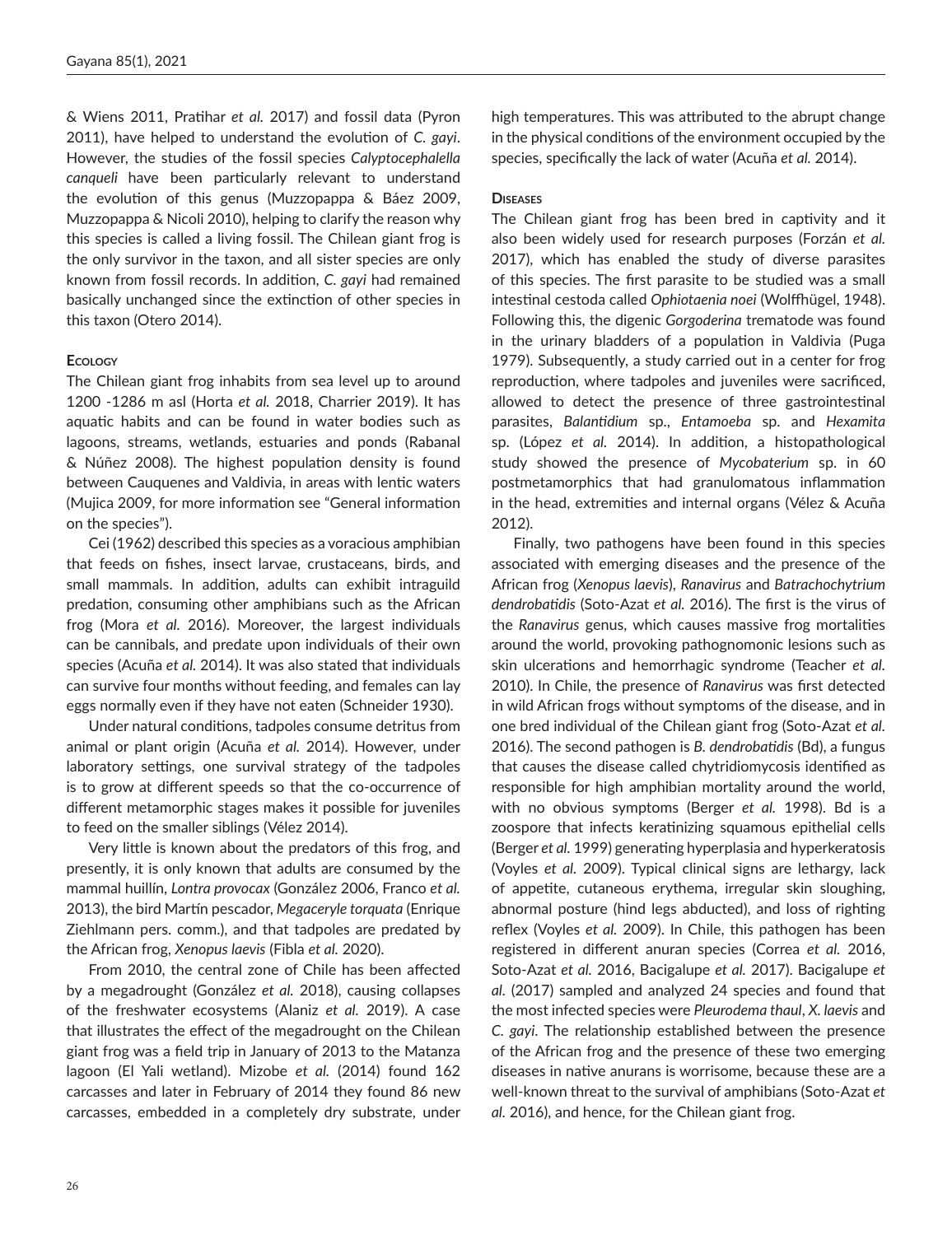# **Anthropology / Archeology**

The Chilean giant frog was highly relevant for different Pre-Colombian societies throughout history. For example, in central Chile close to the old Tagua Tagua lagoon, in Cuchipuy, there is evidence that humans inhabited the area during the Pleistocene and also this frog species, which was found in skeletal fossil remains (Arenas *et al.* 2016). Similarly, in the Bio-Bío Region, on the Hualpén peninsula, archeofaunistic remains were found and one of the most abundant species was the Chilean giant frog (Bahamondes *et al.* 2006). Furthermore, with the analysis of stable isotopes carried out on remains of human bones and teeth, this frog was identified as part of the diet of the pottery cultures in central Chile (Falabella *et al.* 2007, Tykot *et al.* 2009). Other evidence indicates that human populations established near water bodies, in the Araucanía Region, consumed this frog species (Quiroz & Martínez 2012).

The relevance that the Chilean giant frog had in the pre-Columbian societies is also reflected by the fact that in the Mapuche ethnozoology this species has its own name, "pakarwa" (Villagrán *et al.* 1999).

#### **General information on the species**

There are 88 publications that mention the presence of the species in Chile (e.g., Barerra 2011, Barraza 2017), but in most cases, the reports are only based on literature review and hence do not make any new contributions on this species. Other publications have focused on the distributional range of this species. Cei (1962) described the distribution of this frog between Coquimbo and Los Lagos Regions. Recently, the presence of the species was recorded in the Atacama Region (Charrier 2019, Mella & Horta 2019), and in the south, in the Aysén Region (Rabanal & Núñez 2008, Charrier 2019) and in Protected Areas, such as El Yali National Reserve and Río de Los Cipreses National Reserve (Fig. 3; Brito 1999, Horta *et al.* 2014). We retrieved information on the species distribution from collaborators and from internet (data available at www. vidanativa.net), which shows that there are records in areas where the IUCN (2019) indicates that the species is potentially extinct. The mismatch between these data demonstrates the need for better surveys to clarify the current distribution of the species, including its presence in the Aysén Region.

In the last 10 years, four field guides of the amphibians present in Chile were carried out (Rabanal & Núñez 2008, Celis-Diez *et al.* 2010, Charrier 2019, Garín & Hussein 2013), which constitute an essential contribution to the knowledge, conservation and valuation of the species.

The concern for this species has triggered two conservation initiatives in the Metropolitan Region. The first initiative, the "Conservation actions for the Chilean giant

frog (*Calyptocephalella gayi*)" program (Carrasco *et al.* 2016), produced list of actions to enhance species conservation.

The second initiative was developed during 2018-2019, the "Batuco Conservation Action Plan" to be carried out during 2018 – 2023 in Batuco wetland, where this frog species is considered a conservation target (TNC 2019). This action plan, currently under implementation, will be very important because it will allow the development of studies focused on habitat restoration and elimination of threats (e.g., *Xenopus laevis*) for the Chilean giant frog. In addition, the program will allow us to gain better knowledge of the condition of a population that inhabits one of the regions in Chile most affected by anthropic perturbations (Romero *et al.* 2007).

An interesting study performed at the Peñuelas National Reserve explored the value that people give to biodiversity attributes and water supply, in which this frog species was included (Cerda 2013). Using surveys, visitors were asked for their willingness to pay for four attributes related to maintenance of a good equilibrium for the environment and the visitors of the park. The points were: chances of observing different animals in a visit, availability of drinkable water, existence of endemic orchids and existence of an endemic amphibian (*C. gayi*). This study concluded that people were willing to support economically and hence, to promote, research on this species. The visitors argued that this endemic frog has the right to remain in the system, not just because the species is important for science and for the functioning of ecosystems, but also, because frogs are attractive to children (Cerda 2013). These results are telling us that the citizens want to help to preserve the environment, and therefore, more actions should be developed with more citizen participation.

The concern expressed by these visitors may partially be associated with the different conservation actions taken by private organizations. We can mention at least two organizations that are actively working for the conservation of Chilean amphibians, with special emphasis in the Chilean giant frog: "Salva a tu rana *C. gayi*" and "NGO Vida Nativa". These organizations have carried out outreach activities to improve knowledge on this species and amphibians in general. Other important organizations are those that promote information sharing on local fauna, and making it available to everybody, such as "Batracios de Chile" on Facebook, and the project "Herpetomaps" on iNaturalist.

## **Behavior**

The aggressive display of this species is triggered when individuals, adults or juveniles, are threatened and/or caught. Frogs respond inflating their lungs, and also their bodies, and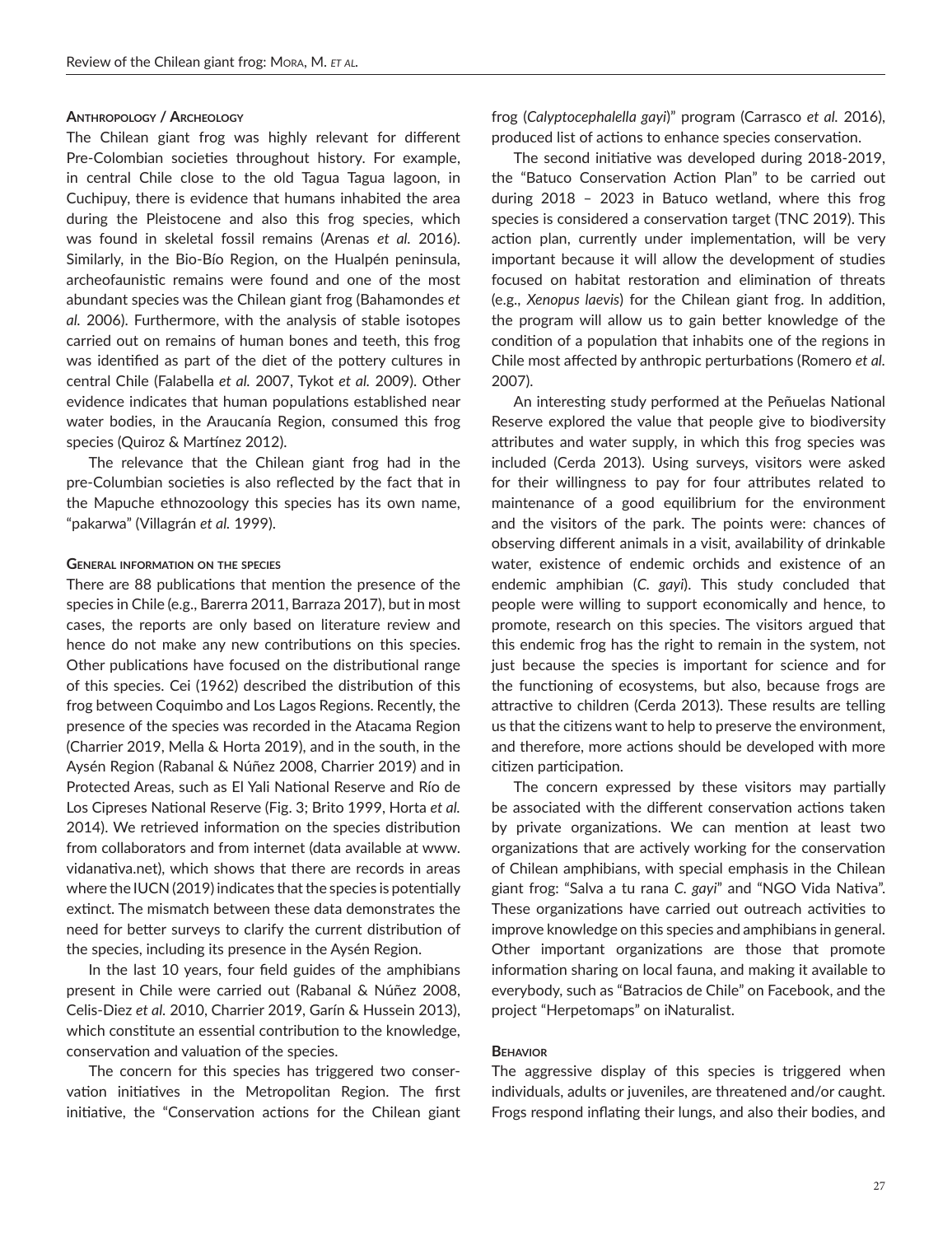in some cases their flanks vibrate, a unique behavior among the Chilean native anurans. During the aggression, individuals always keep the mouth widely open emitting aggressive calls (Fig. 4), as was described by Donoso-Barros (1972) and Veloso (1977).

This species also emits advertisement calls, which are produced by males during the breeding season (between September and February) to attract females (Cei 1962). Males call at the edge of the water bodies, partially submerged (Penna & Veloso 1990). These vocalizations have low tones, with repeated intervals of short duration (Cei 1962), which were described by Penna & Veloso (1990).

A different behavioral aspect studied in tadpoles under laboratory settings, is their response to chemical stimuli from an exotic predator, the fish *Australoheros facetus* (Alzamora 2014). The author showed that this predator heavily consumes *C. gayi*, and that tadpoles did not recognize the chemical cues of this predator. Although it can be expected that *C. gayi* tadpoles did not recognize the exotic predator, these results indicate that under natural conditions, the early stages of *C. gayi* may suffer a high predation, which imposes an extra threat to this species with conservation problems. Therefore, it seems necessary to control the populations of the *Australoheros facetus.*



**Figure 3.** Map showing the estimated distribution range of *Calyptocephalella gayi* in Chile. For details, see Supplementary material available at https://www.vidanativa.net/ (Table S1, Localities in Chile with records of *C. gayi*). / Mapa del rango de distribución de *Calyptocephalella gayi* en Chile. Para más detalles, ver el material suplementario disponible en https://www.vidanativa.net/ (Tabla S1, Localidades en Chile con registros de *C. gayi*).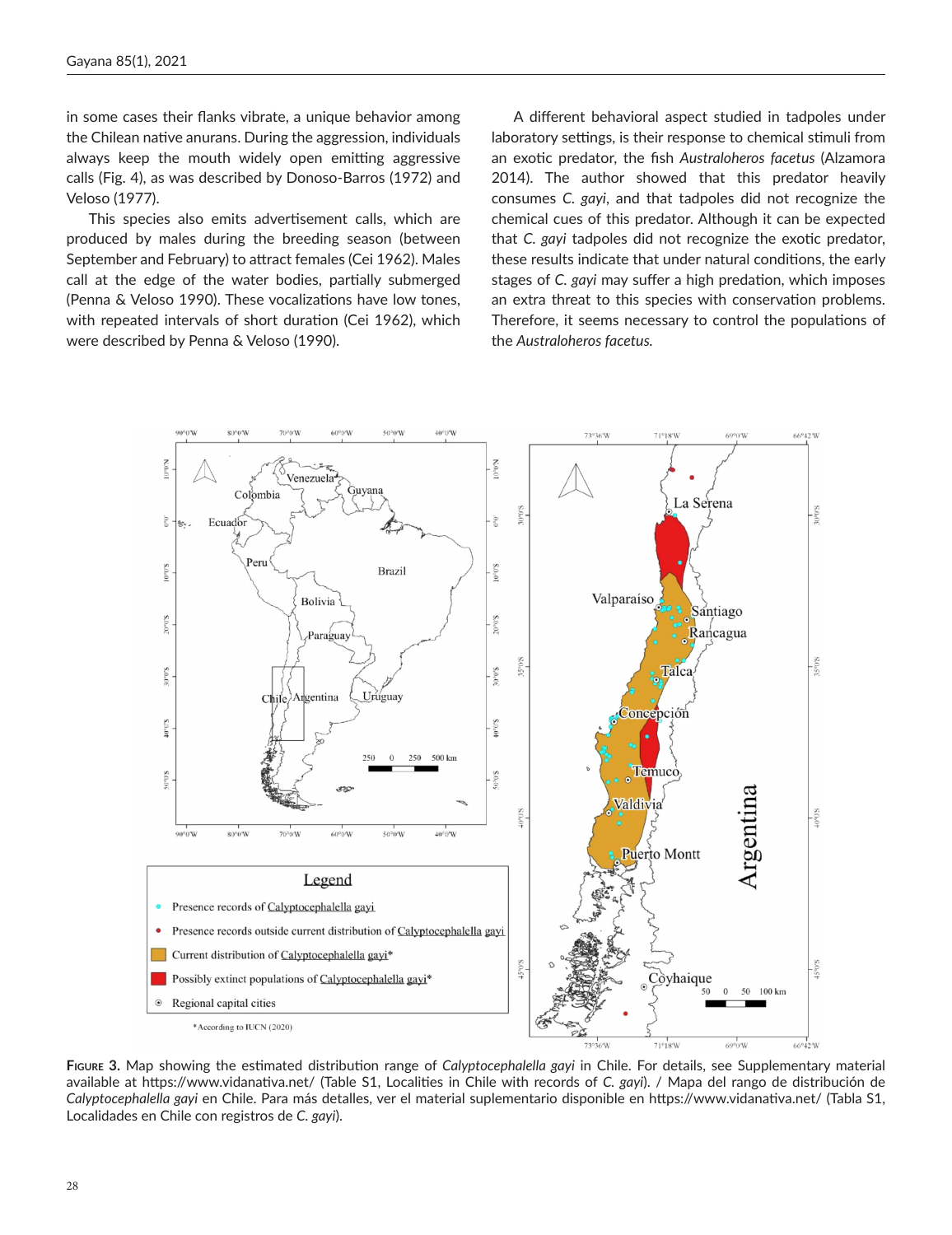

**Figure 4.** Aggressive position of the Chilean giant frog when threatened. Illustration made by R. Verdugo. / Posición agresiva de la rana grande chilena cuando se ve amenazada. Ilustración hecha por R. Verdugo.

# **Human use**

Historically, humans have used the Chilean giant frog for different purposes: for medicinal uses (Alves *et al.* 2013), for the sale of its meat (Aránguiz *et al.* 2007), as a biological model for research (Lobos *et al.* 2013) and for teaching (Ibarra-Vidal 1989, Hermosilla & Acuña 2004). The human use, unfortunately, has involved an overexploitation of the species, particularly for consumption, but also as an exotic pet (Ortiz 1988). This commercial value motivated the development of the frog farming during the 70's, even though there was a significant lack of knowledge on the basic biology of this species, i.e., ecology and behavior (Hermosilla & Acuña 2004). In 1975, Chilean farms were producing between 10 to 15 tons of Chilean giant frog legs to be marketed in restaurants and food stores (Vietmeyer 1980). Furthermore, during the 90's, a study concluded that the frog market was expanding and that approximately 100,000 individuals were sold (Taibo 2000). Frog farmers, however, produced knowledge on the species, particularly on the effects of the different types of diets on tadpole growth. In addition, farmers contributed with information on the necessary care and infrastructure to achieve a successful captivity-breeding program, such as aspects of the heating system for tadpoles (Acuña 1996, Taibo 2000, Hermosilla & Acuña 2001, Ortiz 2002, Toledo *et al.* 2014). Thereafter, Vélez (2014) made an extensive compilation of the information available from frog farmers, which included aspects on the infrastructure to maintain the individuals, and

data on nutritional, physiological and reproductive aspects of this species in captivity. Her book "Manejo en cautiverio de la rana grande chilena *Calyptocephalella gayi* (Duméril y Bibron 1841)" is nowadays the main referent for carrying out conservation and management plans for this species.

In 2006, the Food and Agriculture Organization of the United Nations (FAO) requested from its members a report of the situation of the zoogenetic resources of their countries (Mujica 2006), understanding as a zoogenetic resource "animals with economical potential, scientific use or of cultural interest that are used, or can be used, in population food production" (Weiner 1989). This frog species was considered one of these products, and remarkably, it was evaluated as a little used resource (Mujica 2006).

The decrease of the Chilean giant frog population is concerning (IUCN 2018), and what is even more worrisome is that only adults, and not intermediate stages, are found in the farms, which suggests that animals are most likely being taken from their natural environment (Lobos *et al.* 2013). Currently, there are five frogs farms in the following Chilean regions: one in Valparaíso, one in Ñuble region, two in El Maule and one in Metropolitan (Marcela Alcaide, pers. comm.). This also indicates that it is necessary to ensure traceability of the specimens that are being marketed, considering that, the price of this frog is striking, reaching a value of \$15,000 per frog in 2000 (Taibo 2000).

# **DISCUSSION**

The Chilean giant frog has been a subject of research and interest for almost 100 years. We found 353 publications, and the main topic tackled was the morpho-physiology of the species, although the scientific production in this topic started to drop dramatically after the 90's, when the government promoted the protection of the native fauna. The third topic more frequently addressed, after the topic "General information on the species" (i.e., species presence), was systematics/taxonomy, and in fact, recently a summary of all scientific names that the Chilean giant frog has received was published (Muzzopappa 2020), which shows the complexity of the evolutionary relationships of this living fossil. On the other hand, it is evident that our present knowledge on the behavior and ecology of this frog is very scarce, which are topics that need more research in order to propose conservation programs sustained by a strong knowledge of the species.

Although it can be considered that there is a wide scope and varied information on the species, there are some data that unfortunately are not possible to find in the literature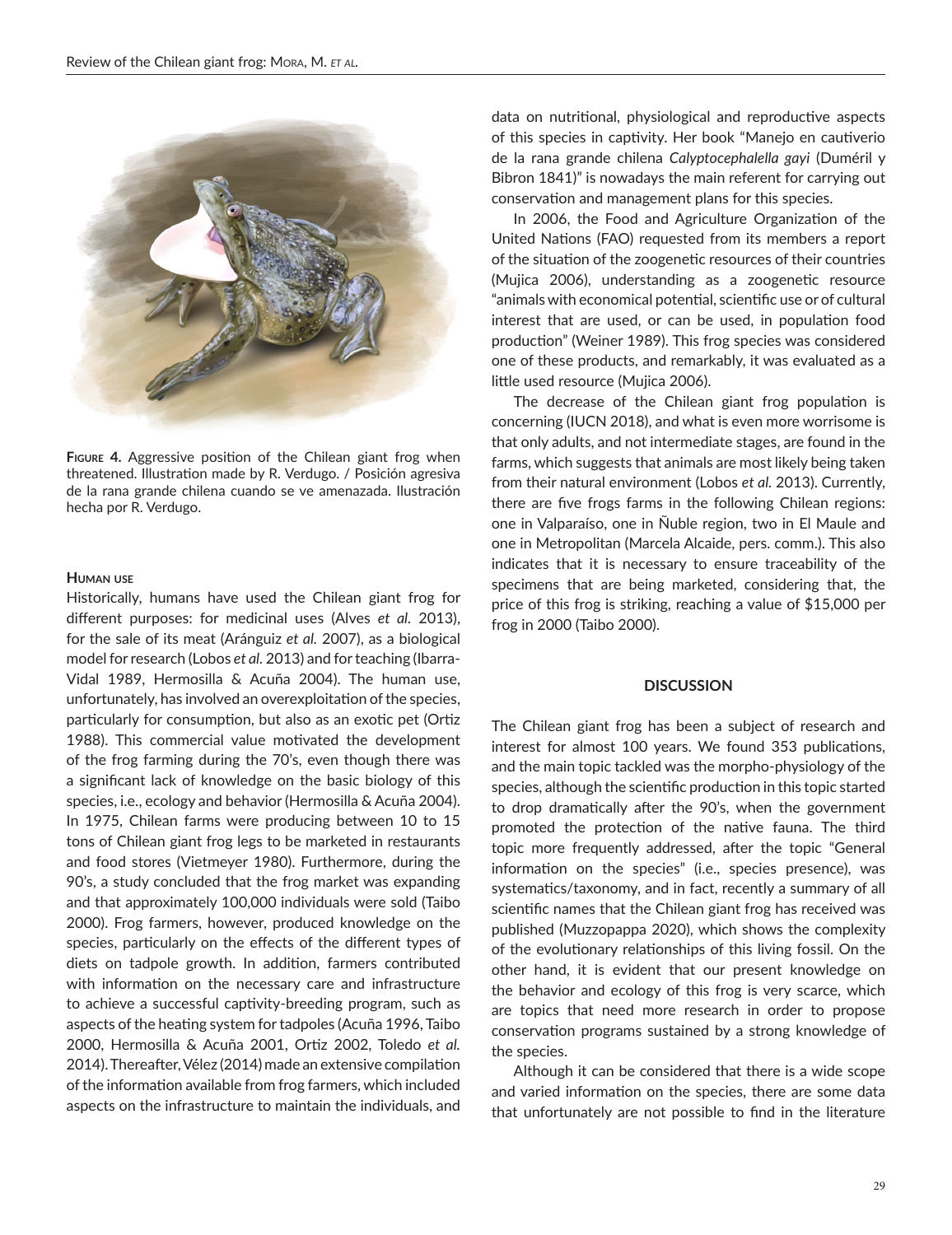or in reliable internet sources, which are very important for the conservation of this species. For example, when a project (e.g., energy, mining) is evaluated by the Environmental Assessment Service ("Servicio de Evaluación Ambiental", SEA), and the presence of low mobility animals like this frog is detected in the area of the project, the law requests that actions should be taken such as rescue and relocation (SAG 2014). However, it is necessary to have access to adequate microhabitats to implement these actions, where it can be possible to release the individuals. This is usually not possible. In addition, until our extensive search for geographic records, we had much less clarity about the distribution of this species. We also lack data on basic aspects of the biology of this species, such as its diet under natural conditions. Thus, if we were to release individuals and if the species has a preferred food, would it face problems in finding their preferred food? Aspects such as this, added to the total lack of population data such as size, density, and dynamics, or their home ranges, reduce significantly our possibilities to properly implement *in-situ* conservation programs. In addition, even if *ex-situ* conservation programs are developed, are we prepared to restock areas where this frog was present in the past?

Most amphibian populations naturally experience important fluctuations, mainly due to the environmental stochasticity (Molina & Péfaur 2010), and therefore, it is necessary to follow populations for many years and monitor them for either a medium (from one to five years) or a longterm (more than five years) period. This would allow us to obtain enough ecological data to predict the response of the species to natural and/or anthropogenic perturbations.

Another important aspect necessary to tackle is related to one of the main threats to this species: its overexploitation for consumption. An example of this is that in June of 2017, the Agriculture and Livestock Service found 15 wild frogs in the Arauco province that were going to be cooked in a restaurant (https://www.biobiochile.cl/noticias/nacional/ region-del-bio-bio/2017/06/14/incautan-15-ranas-enpeligro-de-extincion-que-iban-a-ser-cocinadas-en-local-delaraquete.shtml).

There are, however, other threats that require urgent study, such as the direct and indirect impact of invasive alien species such as *Xenopus laevis*, *Australoheros facetus*, *Gambusia holbrooki*, can have on this frog species, since it is increasingly common to find these alien species in natural conditions in different Chilean water bodies (Jaksić & Castro 2014). Only two studies have focused on the direct effects of these alien species upon this frog. One is the predation upon larvae under experimental laboratory conditions by *Australoheros facetus,* an invasive fish (Alzamora 2014). The other is the

transmission of diseases by chytridiomycosis and ranavirus by *X. laevis*, both declared responsible in many countries for the decline of amphibians (Soto-Azat *et al.* 2016, Bacigalupe *et al.* 2017). Both studies are telling us that the Chilean giant frog is threatened by invasive species and emerging diseases, which is added to a number of widely recognized threats to amphibians such as overexploitation, water contamination, loss and fragmentation of the habitat (Lobos *et al.* 2017).

We conclude that it is necessary to implement urgently measures to protect the Chilean giant frog by conducting studies in wildlife and protecting its habitats, which must be complemented with environmental education. In each of the topics discussed we have proposed specific aspects that need further research, although the list of unknown aspects of this frog is, unfortunately, much longer. This highlights the urgent need to implement research on the basic characteristics of this frog. We hope that the present review motivates organizations and institutions to allocate resources to ensure the maintenance of the Chilean giant frog in its natural environment. Finally, we would like to thank to all those private organizations that are fighting to protect and save not only this living fossil, but also the different ecosystems of this country where amphibians still survive.

# **ACKNOWLEDGEMENTS**

The authors thank the project "Estudio de rana chilena (*Calyptocephalella gayi*) en Batuco, Region Metropolitana" from The Nature Conservancy and NGO Vida Nativa that funded this study. We also thank the following people: Marcela Alcaide (Servicio Agricola y Ganadero) for the valuable information on Chilean frog farms; Rodrigo Verdugo for the illustrations; Juan Contardo for making the map showing the distribution of the Chilean giant frog; Enrique Ziehlmann for sharing unpublished information on the Chilean giant frog; and Felipe Suazo for his advice on anthropological/archeological issues. In addition, the authors thank the important contributions made by an anonymous reviewer. Finally, we grateful to all those who contributed disinterestedly with records to elaborate the distribution map of the Chilean giant frog (Andrés Charrier, Daniel Keufumanke, Harold Gillibrand, Michael Weymann, Mauricio Ayala, Felipe Rabanal, Alejandro Eid, Tamara Martínez, Cristian Cuevas, Juan Contardo, Bernardo Segura, Consuelo Martín Peigneguy, Inao Vásquez, Jose Diego Rodríguez, Pablo Fuentes, Karlos Krumm Kenrick, Viktor Franky Alvarado, Mi Kulliñ, Bruno Savelli, Daniel Salinas), and in special to Edgardo Flores.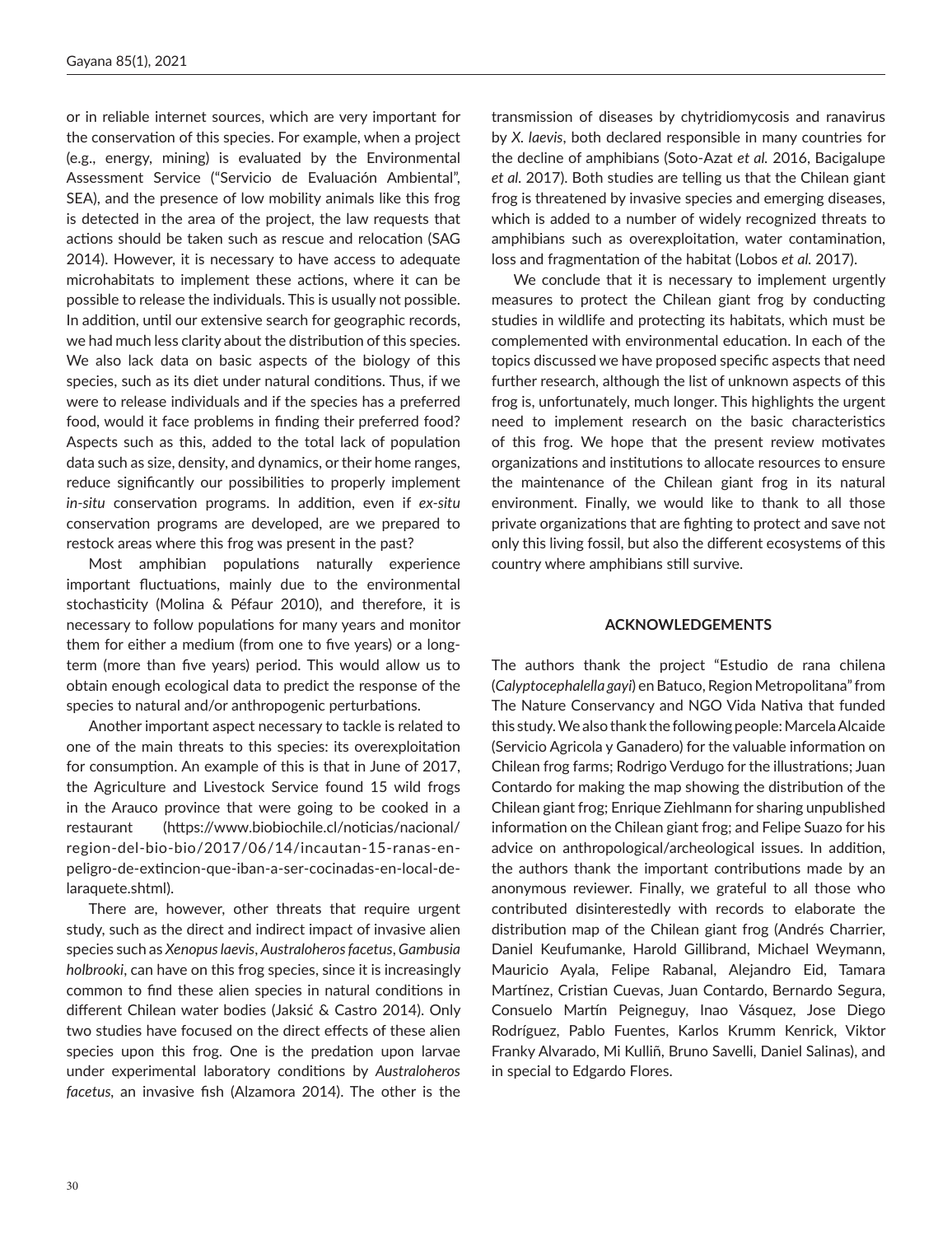# **REFERENCES**

- Acuña, P., Vélez, C., Mizobe, C., Bustos-López, C., Contreras-López, M. 2014. Mortalidad de la población de rana grande chilena, *Calyptocephalella gayi* (Calyptocephalellidae), en la laguna Matanzas, del humedal El Yali. Anales del Museo de Historia Natural de Valparaíso 27: 35-50.
- Agnolin, F.L. 2012. Una nueva Calyptocephalellidae (Anura, Neobatrachia) del Cretácico Superior de la Patagonia, Argentina, con comentarios sobre su posición sistemática. Studia Geologica Salmanticensia 48: 129-178.
- Altig, R., Johnston, G.F. 1986. Major characteristics of free-living anuran tadpoles. Smithsonian Herpetological Information Service 1-75. https://doi.org/10.5479/si.23317515.67.1
- Alves, R.N., Vieira, W.L., Santana, G.G., Vieira, K.S., Montenegro, P.F. 2013. Herpetofauna used in traditional folk medicine: conservation implications. In: Alves, R., Rosa, I. (Eds.) Animals in traditional folk medicine: 109-133. Springer, Berlin, Heidelberg.
- Alzamora, A. 2014. Depredación de larvas de anfibios por peces exóticos y evaluación de la detección de señales químicas como mecanismo de defensa en Chile central. Master thesis. Universidad de Chile, Santiago, Chile.
- Aránguiz, A., Lagos, F., Leiva, A., Rojas, P., Soto, M. 2007. Situación actual y expectativas de la producción de carnes exóticas en Chile. Undergraduate thesis. Universidad de Concepción, Chillán, Chile.
- Arenas, P., Jara, J., Bastías, J., Jackson, D. 2016. Nuevos datos en torno a la ocupación alfarera de Cuchipuy, Chile central. Boletín de la Sociedad Chilena de Arqueología 46: 7-22.
- Bacigalupe, L.D., Soto‐Azat, C., García‐Vera, C., Barría‐Oyarzo, I., Rezende, E.L. 2017. Effects of amphibian phylogeny, climate and human impact on the occurrence of the amphibian‐killing chytrid fungus. Global Change Biology 23: 3543-3553.
- Bacigalupo, J., Morales, B., Labarca, P., Ugarte, G., Madrid, R. 1997. Inhibitory responses to odorants in vertebrate olfactory neurons. In: Latorre, R., Saez, C. (Eds.) Ion channels to cellto-cell conversations: 269-284. New York: Plenum Press.
- Barerra, S. 2011. Análisis del nivel hídrico y las condiciones del humedal de la Laguna de Batuco. Undergraduate thesis. Universidad de Chile, Santiago, Chile.
- Barraza, J.E. 2017. Modelo de integración para el mejoramiento de la convivencia entre el estado de Chile, las comunidades locales y el bosque nativo. Caso de estudio de la comuna de Alhué, Región Metropolitana, Chile. Master thesis. Universidad de Chile, Santiago, Chile.
- Berger, L., Speare, R., Daszak, P., Green, E., Cunningham, A., Goggin, L., Slocombe, R., Ragan, M., Hyatt, A., McDonald, K., Hines, B., Lips, K., Marantelli, G., Parkes, H. 1998.

Chytridiomycosis causes amphibian mortality associated with population declines in the rain forests of Australia and Central America. Proceedings of the National Academy of Sciences of the United States of America 95: 9031-9036.

- Bishop, P.J., Angulo, A., Lewis, J.P., Moore, R.D., Raab, G.B., Moreno, G. 2012. The Amphibian Extinction Crisis what will it take to put the action into the Amphibian Conservation Action Plan? Surveys and Perspectives Integrating Environment and Society 5: 97-111.
- Brito, J.L. 1999. Vertebrados del humedal La Reserva Nacional El Yali y su costa, Santo Domingo, Chile central. Anales del Museo de Historia Natural de Valparaíso 24: 121-126.
- Carrasco-Lagos, P., Moreno, R. A., Tala, C., Ibarra-Vidal, H., Duarte, M.2016. Vertebrados En Peligro de la Región Metropolitana de Santiago, Chile. Editions Seremi del Medio Ambiente Región Metropolitana de Santiago, Universidad Santo Tomás, Ministerio del Medio Ambiente, Ediciones al Conocimiento, Instituto de Ecología y Biodiversidad (IEB-Chile) and Minera Florida, Chile. 52 pp.
- Cei, J.M. 1962. Batracios de Chile. Editions Universidad de Chile, Santiago, Chile. 240 pp.
- Celis-Diez, L., Ippi, S., Charrier, A., Garín, C. 2011. Fauna de los bosques templados de Chile. Corporación Chilena de la Madera, Concepción, Chile. 260 pp.
- Cerda, C. 2013. Valuing biodiversity attributes and water supply using choice experiments: a case study of La Campana Peñuelas Biosphere Reserve, Chile. Environmental Monitoring and Assessment 185: 253-266.
- Cifuentes, F., Vergara, J., Hidalgo, C. 2000. Sodium/calcium exchange in amphibian skeletal muscle fibers and isolated transverse tubules. American Journal of Physiology-Cell Physiology 279: C89-C97.
- Charrier, A. 2019. Anfibios de los bosques de la zona centro sur y Patagonia de Chile. Editions Corporación Chilena de la Madera, Santiago. 297 pp.
- Correa, C., Donoso, J.P., Ortiz, J.C. 2016. Estado de conocimiento y conservación de los anfibios de Chile: una síntesis de los últimos 10 años de investigación. Gayana 80: 103-124.
- Correa, C. 2019. Nueva lista comentada de los anfibios de Chile (Amphibia, Anura). Boletín Chileno de Herpetología 6: 1-14.
- Díaz-Páez, H., Ortiz, J.C. 2003. Evaluación del estado de conservación de los anfibios en Chile. Revista Chilena de Historia Natural 76: 509-525.
- Donoso-Barros, R. 1972. Datos adicionales y comportamiento agresivo de *Calyptocephalella caudiverbera* (Linnaeus). Boletín de la Sociedad de Biología de Concepción 45:95- 103.
- Falabella, F., Planella, M.T., Aspillaga, E., Sanhueza, L., Tykot, R.H.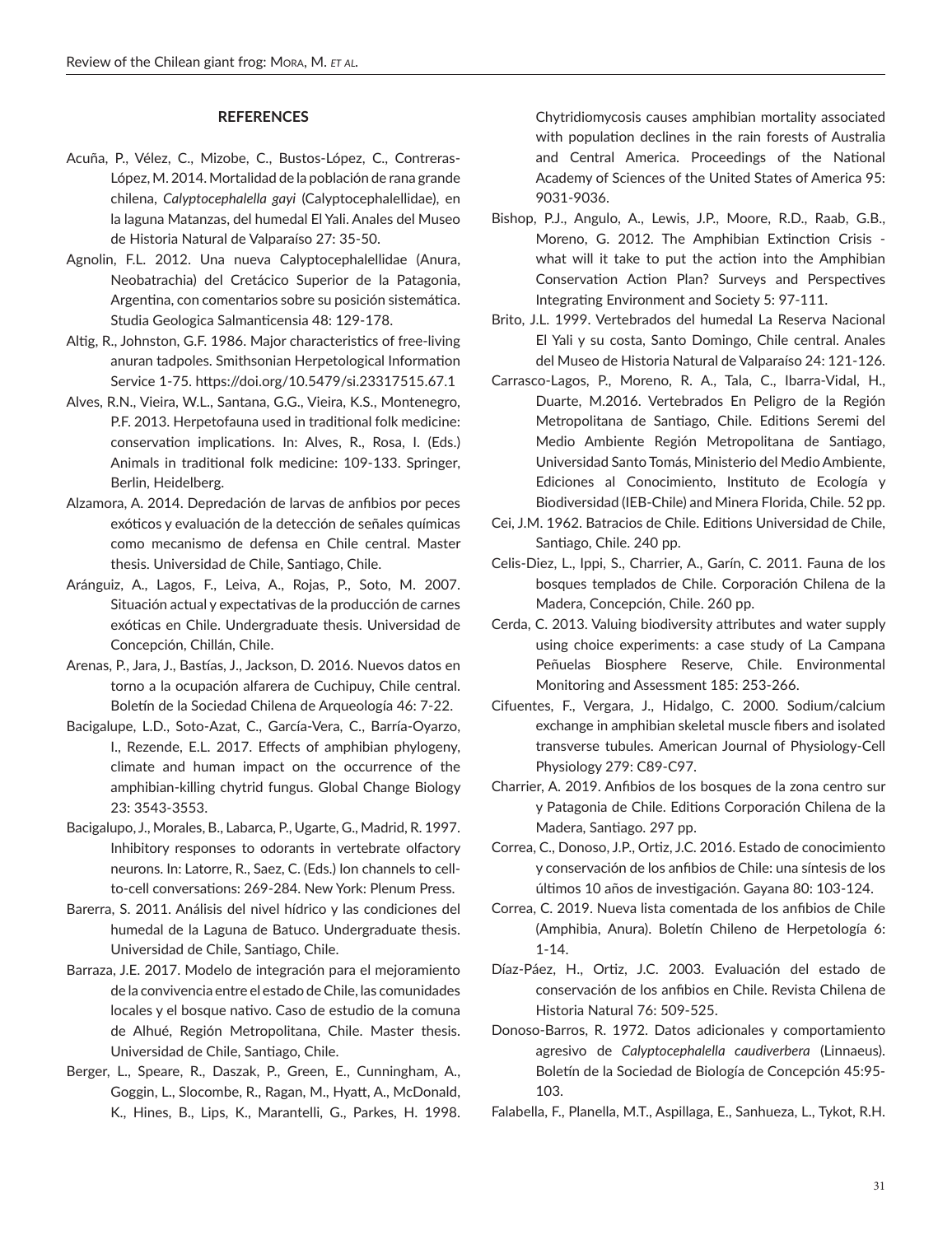2007. Dieta en sociedades alfareras de Chile central: aporte de análisis de isótopos estables. Revista de Antropología Chilena 39: 5-27.

- Fibla, P., Serrano, J.M., Cruz-Jofré, F., Fabres, A., Ramírez, F., Sáez, P., Otalora, K., Méndez, M.A. 2020. Evidence of predation on the Helmeted water toad *Calyptocephalella gayi* (Duméril & Bibron, 1841) by the invasive African clawed frog *Xenopus laevis* (Daudin 1802). Gayana 84: 56-59.
- Forzán, M.J., Jones, K.M., Ariel, E., Whittington, R.J., Wood, J., Frederick Markham, R.J., Daoust, P.Y. 2017. Pathogenesis of frog virus 3 (*Ranavirus*, Iridoviridae) infection in wood frogs (*Rana sylvatica*). Veterinary Pathology 54: 531-548.
- Franco, M., Guevara, G., Correa, L., Soto-Gamboa, M. 2013. Trophic interactions of the endangered Southern river otter (*Lontra provocax*) in a Chilean Ramsar wetland inferred from prey sampling, fecal analysis, and stable isotopes. Naturwissenschaften 100: 299-310.
- Galli-Gallardo, S.M., Pang P.K.T., Oguro. C. 1979. Renal responses of the Chilean toad, *Calyptocephalela caudiverbera*, and the mud puppy, *Necturus maculosus*, to mesotocin. General and Comparative Endocrinology 37: 134-136.
- Garín, C., Hussein, Y. 2013. Guía de reconocimiento de anfibios y reptiles de la Región de Valparaíso. Editions Servicio Agrícola y Ganadero, Santiago. 63 pp.
- González, C. 2006. Dieta del huillín (*Lontra provocax*) en el humedal de Boroa, IX región, Chile. Undergraduate thesis. Universidad Austral de Chile, Valdivia, Chile.
- González, M.E., Gómez‐González, S., Lara, A., Garreaud, R., Díaz‐ Hormazábal, I. 2018. The 2010-2015 Megadrought and its influence on the fire regime in central and south‐central Chile. Ecosphere 9: e02300. doi:10.1002/ecs2.2300
- Guerrero, S., Novakovic, L. 1980. Effects of 4-aminopyridine on pacemaker activity of frog sinus venosus. European Journal of Pharmacology 62: 335-340.
- Heatwole, H. 2013. Worldwide decline and extinction of amphibians. In: Rohde, K. (Ed.)The balance of nature and human impact: 259-278. Cambridge University Press: Cambridge.
- Hermosilla, I., Urbina, A., Cabrera, J.C. 1983. Espermatogénesis en la rana chilena *Caudiverbera caudiverbera* (Linne, 1758) (Anura, Leptodactylidae). Boletín de la Sociedad de Biología de Concepción 54: 103-115.
- Hermosilla, I., Coloma, L., Weigerth, G., Reyes, E., Gómez, V. 1986. Caracterización del ovario de la rana chilena *Caudiverbera caudiverbera* (Linne, 1758) (Anura Leptodactylidae). Boletín de la Sociedad de Biología de Concepción 57: 37- 47.
- Hermosilla, I., Ortega, J.C. 1989. Efecto del fluor en el desarrollo embrionario del anuro chileno *Caudiverbera caudiverbera*: crecimiento y capacidad de natación. Boletín de la

Sociedad de Biología de Concepción 60: 129-137.

- Hermosilla, I., Acuña, P.L. 2004. Crianza en cautividad de la rana grande chilena (*Caudiverbera caudiverbera*) (Linnaeus, 1758). In: Iriarte, A., Tala, C., González, B., Zapata, B., González, G., Maino, M. (Eds.) Cría en cautividad de fauna chilena: 105-122. Servicio Agrícola y Ganadero, Santiago, Chile.
- Horta-Pizarro, I., Soffia, M.F., Mora, M., Aguilar, A., Lobos, P., Valdovinos, C. 2014. Antecedentes preliminares del estudio de la batracofauna en la Reserva Nacional Río de Los Cipreses y el Alto Cachapoal, Región del Libertador Bernardo O'Higgins. Biodiversidata 2: 117-119.
- Horta-Pizarro, I., Soffia, F., Valle-Codina, T. 2018. Antecedentes sobre la presencia de *Calyptocephalella gayi* (Duméril y Bibron 1841) (Amphibia, Anura, Calyptocephallidae) en la cuenca del Alto Cachapoal, Región de O'Higgins. Boletín Chileno de Herpetología 5: 12-15.
- Ibarra-Vidal, H. 1989. Impactos de las actividades humanas sobre la herpetofauna en Chile. Museo Regional de Concepción 3: 33-39.
- Jaksić, F.M., Castro, S.A. 2014. Invasiones biológicas en Chile, causas globales e impactos locales. Ediciones Universidad Católica de Chile, Santiago. 526 pp.
- Lobos, G., Vidal, M., Correa, C., Labra, A., Díaz-Páez, H., Charrier, A., Rabanal, F., Díaz, S., Tala, C. 2013. Anfibios de Chile, un desafío para la conservación. Editions Ministerio del Medio Ambiente. 104 pp.
- López, O., Acuña, P., Rodríguez, J., Vélez-R, C. 2014. Enfermedades infecciosas emergentes y parásitos. In: Vélez, C.M. (Eds.) Manejo en cautiverio de la rana grande chilena, *Calyptocephalella gayi* (Duméril y Bibron 1841): 93-112. Universidad Santo Tomás, Santiago, Chile.
- Mella, J., Horta, I. 2019. Ampliación de la distribución geográfica de la rana grande chilena *Calyptocephalella gayi* (Dúmeril & Bibron 1841) (Anura, Calyptocephalellidae): registros en la Región de Atacama, Chile. Boletín Chileno de Herpetología 6: 5-18.
- Mizobe, C., Contreras-López, M., Acuña-O, P., Vélez, C, Vélez, R., Bustos-López, C. 2014. Mortalidad masiva de la rana grande chilena (*Calyptocephalella gayi*) en la Reserva Nacional El Yali. Biodiversidata 2: 30-34.
- Molina, C., Péfaur, J. 2010. Declinación de poblaciones de anfibios: Una revisión bibliográfica comentada (1960 -2000). Revista de Ecología Latino Américana 15: 31-46.
- Montoya, G.A., Roa, J., Cruz, F., Villena, F., Pezo, P. 1988. The actions of phenol and pentachlorophenol (PCP) on axonal conduction, ganglionic synaptic transmission, and the effect of pH changes. Comparative Biochemistry and Physiology Part C: Comparative Pharmacology 89: 377- 382.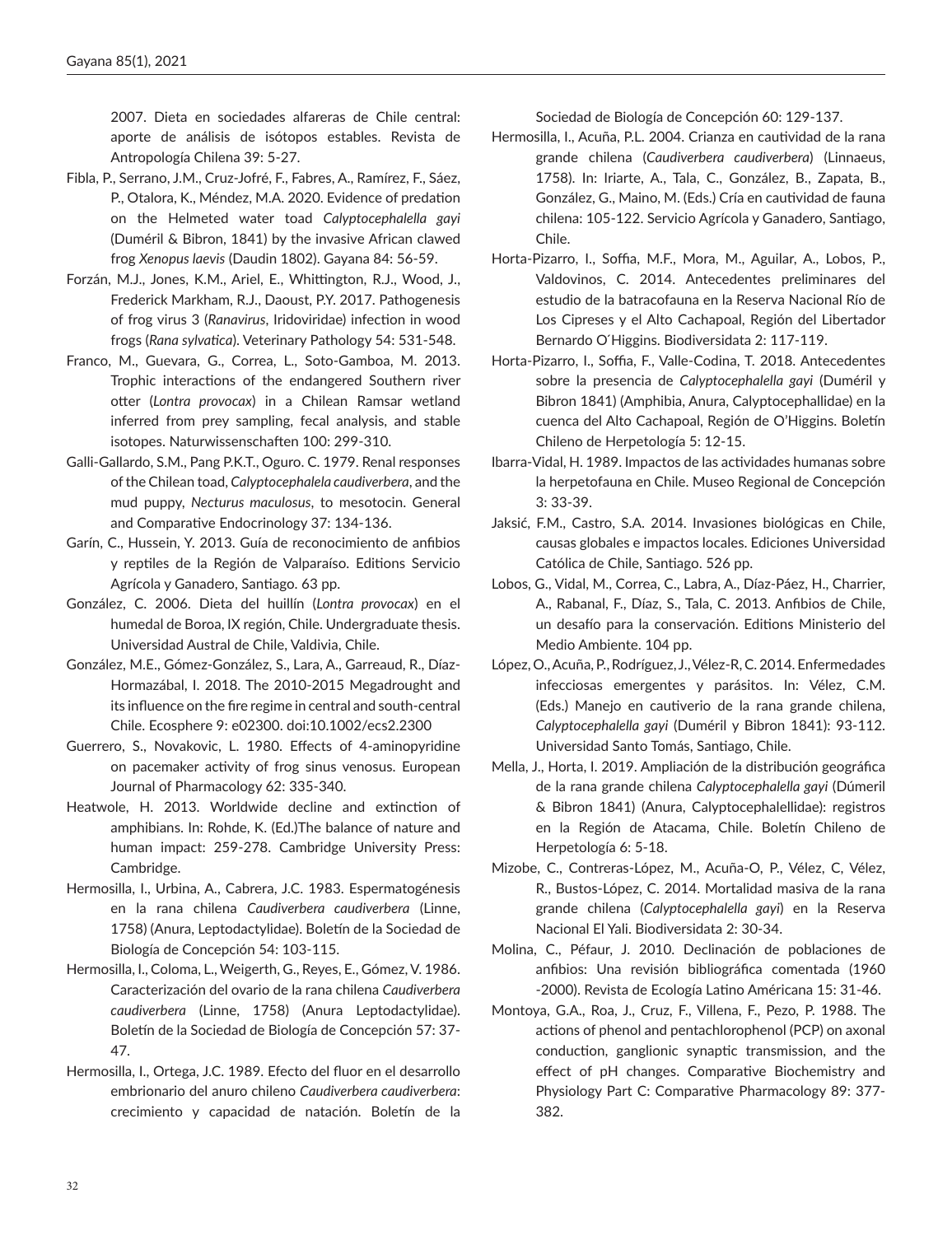- Mora, M., Constanzo-Chávez, J., Contardo, J, Labra, A. 2016. First report of predation by *Calyptocephalella gayi* upon the invasive species *Xenopus laevis* (Amphibia, Anura, Calyptocephalellidae and Pipidae). Herpetology Notes 9: 171-173.
- Morales, B., Ugarte, G., Labarca, P., Bacigalupo, J. 1994. Inhibitory K+ current activated by odorants in toad olfactory neurons. Proceedings of the Royal Society of London. Series B: Biological Sciences 257: 235-242.
- Mujica, F. 2006. Diversidad, conservación y utilización de los recursos genéticos animales en Chile. Boletín INIA 137. Osorno, Ministerio de Agricultura de Chile, Instituto de Investigaciones Agropecuarias. 124 pp.
- Mujica, F. 2009. Diversity and conservation of Chilean zoogenetic resources. Agro Sur 37: 134-175.
- Muzzopappa, P. 2020. Historias de lagartos y ranas la salamandra aquatique et noire de Feuillé (1714). Historia Natural 10: 107-115.
- Myers, G. 1962. The American Leptodactylid Frog genera *Eleutherodactylus*, *Hylodes* (= *Elosia*), and *Caudiverbera* (= *Calyptocephalus*). Copeia 1962: 195-202.
- Myers, G., Stothers, R. 2006. The myth of Hylas revisited: the frog name *Hyla* and other commentary on specimen medicum (1768) of J. N. Laurenti, the "father of herpetology". Archives of Natural History 33: 241-266.
- Norris, B., Quevedo, L. 1993. Pentachlorophenol (PCP) inhibits ion transport in the isolated toad cornea. General Pharmacology 24: 867-872.
- Norris, B., Quevedo, L. 1996. Adverse effects of polluted continental water bodies in Chile on frog adrenergic synapse. Bulletin of Environmental Contamination and Toxicology 57: 640-647.
- Ortiz, J.C. 1988. Situación de la exportación de los vertebrados terrestres chilenos. Comunicaciones del Museo Regional de Concepción 2: 37-41.
- Ortiz, J.L. 2002. Diseño de un sistema de calefacción para la rana grande chilena (*Caudiverbera caudiverbera*), en su estado larval. Undergraduate thesis. Universidad de Concepción, Chillán, Chile.
- Otero, R., Jimenez-Huidobro, P., Soto-Acuña, S., Yury-Yáñez, E. 2014. Evidence of a giant helmeted frog (Australobatrachia, Calyptocephalellidae) from Eocene levels of the Magallanes Basin, southernmost Chile. Journal of South American Earth Sciences 55: 133-140.
- Penna, M., Veloso, A. 1990. Vocal diversity in frogs of the South American temperate forest. Journal of Herpetology 24: 23-33.
- Pratihar, S., Dutta, S.K., Bhattacharya, M, Clark, H. 2017. A mitogenomic exploration of the phylogeny and evolution of extant anurans. Russian Journal of Herpetology 24:

163-166.

- Preller, A., Kessi, E., Ureta, T. 2007. Glycogen synthesis by the direct or indirect pathways depends on glucose availability: in vivo studies in frog oocytes. FEBS Letters 581: 663-666.
- Puga, S. 1979. *Gorgoderina valdiviensis* sp. nov., un nuevo tremátodo digénico (Gorgoderidae) parasito de la rana chilena (*Caudiverbera caudiverbera*). Studies on Neotropical Fauna and Environment 14: 227-232.
- Pyron, R.A. 2011. Divergence time estimation using fossils as terminal taxa and the origins of Lissamphibia. Systematic Biology 60: 466-481.
- Pyron, R.A., Wiens, J.J. 2011. A large-scale phylogeny of Amphibia including over 2800 species, and a revised classification of extant frogs, salamanders, and caecilians. Molecular Phylogenetics and Evolution 61: 543-583.
- Quiroz, D., Martínez, I. 2012. Restos de anfibios en la costa de la Araucanía: problematización y perspectivas. Revista Chilena de Antropología 29: 109-115.
- Rabanal, F., Núñez, J. 2008. Anfibios de los bosques templados de Chile. Editions Universidad Austral de Chile, Valdivia. 203 pp.
- Ramírez, D. 2018. Fauna Nativa de la Región de O´Higgins, Chile. Vertebrados Terresres. Editions Servicio Agrícola y Ganadero. 504 pp.
- Romero, H., Molina, M., Moscoso, C., Sarricolea, P., Smith, P. 2007. Caracterización de los cambios de usos y coberturas de suelos causados por la expansión urbana de Santiago, análisis estadístico de sus factores explicativos e inferencias ambientales. In: Mattos, C., Hidalgo, R. (Eds) Santiago de Chile: movilidad espacial y reconfiguración metropolitana: 251-270. Pontificia Universidad Católica, Santiago, Chile.
- SAG. 2020. La ley de caza y su reglamento. Servicio Agrícola y Ganadero, Santiago, Chile. 110 pp.
- Sanhueza, M., Schmachtenberg, O., Bacigalupo, J. 2000. Excitation, inhibition, and suppression by odors in isolated toad and rat olfactory receptor neurons. American Journal of Physiology-Cell Physiology 279: C31-C39.
- Schneider, C. 1930. Observaciones sobre batracios chilenos. Revista Chilena de Historia Natural 34: 220-223.
- Soto-Azat, C., Peñafiel-Ricaurte, A., Price, S., Salaberry-Pincheira, N., García, M.P., Alvarado-Rybak, M., Cunningham, A. 2016. *Xenopus laevis* and emerging amphibian pathogens in Chile. EcoHealth 13: 775-783.
- Suwalsky, M., Benites, M., Norris, B., Sotomayor, C.P. 2003. The organophosphorus insecticide chlorpyrifos affects the neuroepithelial junction, the bioelectric parameters of the skin of the frog *Caudiverbera caudiverbera,* and the structure of model cell membranes. Pesticide